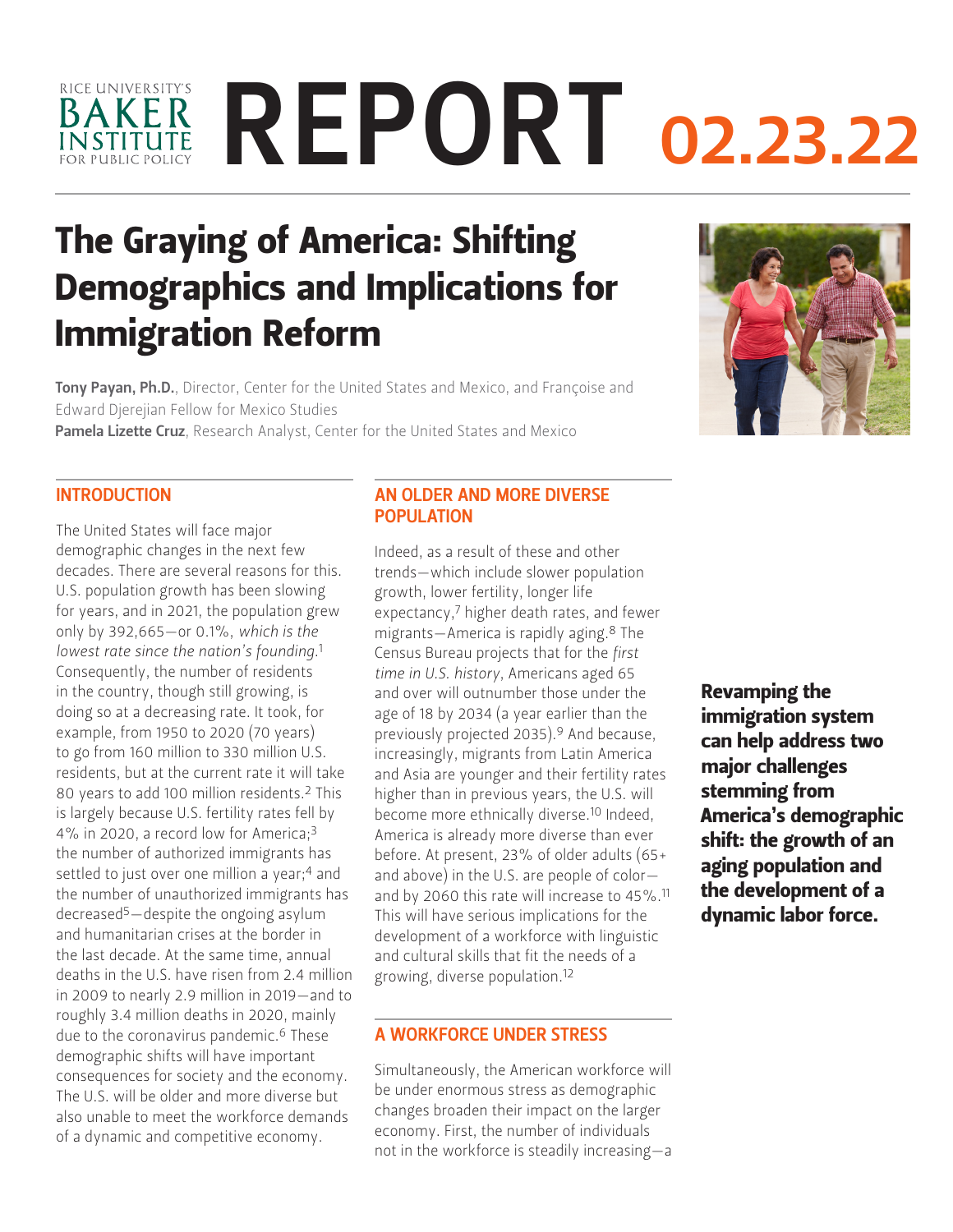Preparing for the coming changes goes beyond studying demographic trends; it requires innovative strategies and solid policy responses.

trend that is likely to continue in the next decades.13 Although more older Americans are working than in previous decades, their numbers will not keep up with the need for labor in key sectors of the economy especially in the service industries.14 As a result, most analysts expect labor shortages to continue well after the pandemic is over, as more Americans choose to retire or not return to the labor market.15 Moreover, as the national workforce contracts, contributions to Social Security will likely slow, just as more Americans begin drawing from it, creating a fiscal problem for Congress and a potentially important political problem for the nation. Social Security remains a major source of income for most older Americans,<sup>16</sup> yet the Social Security Trustees project that the Federal Old-Age and Survivors Insurance Trust Fund will be depleted by 2033.17 The limitations of the U.S. labor supply will make the American economy less dynamic and thus less competitive on a global scale.

This report examines two key issues posed by the U.S. demographic transition in the next decade(s)—the realities of an older population and the strains on the labor market—and explores how immigration can help maintain America's vibrant, active society and strengthen its workforce and economy, resulting in greater global competitiveness.

#### WHY IMMIGRATION MATTERS

In the next decade, net international migration to the U.S. will overtake native birth increases as the driver of population growth.18 According to the U.S. Census Bureau Vintage 2021 Population Estimates, we are beginning to see this trend. Between July 1, 2020, and July 1, 2021, the nation's growth was due to net international migration (244,622) and natural increase (148,043).19 The data released shows this was the first time that net international migration exceeded a natural increase for a given year. Immigration will therefore play a fundamental role in the future of the U.S. demographics. Accordingly, the need for policies that take this into account

and help shape immigration for future needs is now urgent. It is important to note that immigration is only part of the answer—and not the only solution—to the problems brought on by America's shifting demographics. To best cope with the challenges that lie ahead, immigration should be viewed as the greatest opportunity to bolster overall growth and build a stronger, legal workforce, and keep America thriving in an increasingly competitive world economy. To accomplish this, the U.S. should establish or broaden legal immigration avenues to create a robust system that anticipates future needs. Determining the ideal level of immigrant inflows is challenging and often politicized and polarizing, but the United States must modernize an outdated immigration system that is incapable of adapting to the longterm problems ahead. Preparing for the coming changes goes beyond studying demographic trends; it requires innovative strategies and solid policy responses.

Revamping the immigration system can help address two major challenges stemming from America's demographic shift: the growth of an aging population and the development of a dynamic labor force.

### A GRAYING AMERICA: WHO WILL CARE FOR OLDER AMERICANS?

Using data from the U.S. Census Bureau, Figure 1 shows that the number of Americans aged 65 and older is projected to nearly double from 54 million in 2019 to 95 million in 2060.20 The 85+ cohort is estimated to triple by 2060 in the same period.<sup>21</sup> The driving force is the millions of baby boomers—Americans born between 1946 and 1964—who are retiring and aging into their 60s, 70s, and 80s. This trend also raises concerns about greater workforce demands on certain sectors like health care services, including home health care.<sup>22</sup> People are generally living longer, but many also have chronic illnesses and medical conditions that require specialized care.23 With aging comes increased risks for age-related diseases and conditions, such as Alzheimer's, Parkinson's disease, and cognitive decline, as well as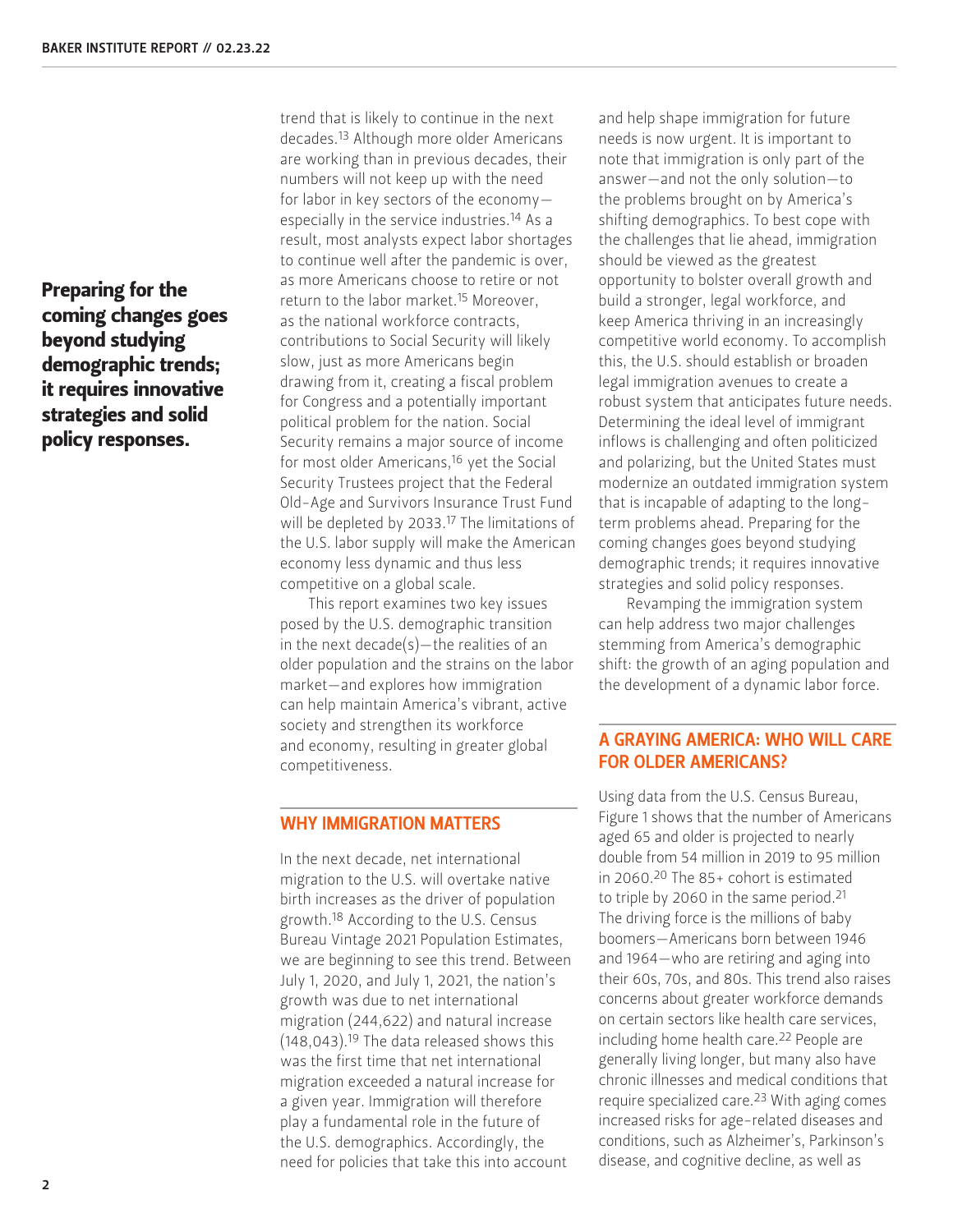long-term services needs and help with daily life activities, such as transportation, housework, dressing, bathing, preparing meals, managing finances, and/or giving medicine, pills, or injections.24 Those living with Alzheimer's disease, for example, are projected to double from 6 million today to over 13 million by 2060.25 Services for an aging population will continue to be in high demand; the U.S must improve access to care and ensure that its workforce is prepared and trained to meet the needs of older adults.26 The Bureau of Labor Statistics projects 3.3 million jobs will be added in the health care and social assistance sector through 2030.<sup>27</sup> As of today, the education system does not appear poised to meet this demand.28 Some health care positions like home health aides require minimal education, and some professionals can be educated and trained quickly enough to meet upcoming demands. However, that it is not the case for physicians, who can require anywhere from 10 to 16 years of education.<sup>29</sup> Against this backdrop, it is critical to consider migrants already trained in these professions who may aid in filling the gaps.

Already, the health care sector is populated by a large number of immigrants who have proven to be a valuable workforce. Their success shows that immigrants can be an important addition to the sector's labor force. In 2018, 2.6 million immigrants worked in health care at every level, including as doctors, nurses, and pharmacists. Immigrants in fact comprise 28% of all physicians, 24% of all dentists, and 38% of all home health care aides in the U.S.<sup>30</sup> Even so, there are significant shortages, which are likely to be exacerbated with the growth of an aging population that is already exiting the workforce—including those in the field of health and home care. Immigration can help solve this looming problem if more visa pathways are opened for health professionals.

## FIGURE 1 —AMERICANS AGED 65 AND OLDER, 1900-2060 (IN MILLIONS)



**SOURCES** U.S. Census Bureau National Population Projections. NOTE Orange bars are projections.

#### IMPENDING LABOR FORCE **CHALLENGES**

Even before the coronavirus pandemic there was a shortage of health care providers, from surgeons to home health aides.31 Another notable trend is the forthcoming retirement of many health care professionals. As of 2019, 20% of practicing physicians, nurses, and home health aides were between the ages of 55 and 65.32 According to projections by the Association of American Medical Colleges, the United States could see shortages of up to 124,000 physicians by 2034.<sup>33</sup> The American Nurses Association reports that factors contributing to nursing shortages include retirement and high turnover rates; more concerning, nursing school enrollment is not growing at the pace needed to meet the projected demand for nursing services.34 In addition to recruiting and building that workforce, it is important to note that it also relies heavily on immigrant workers and will continue to do so in the next decades.35 The employment of home health and personal care aides is projected to grow 33% from

Focusing on the changing demographics is a way to understand the complex picture of America's need for immigration reform.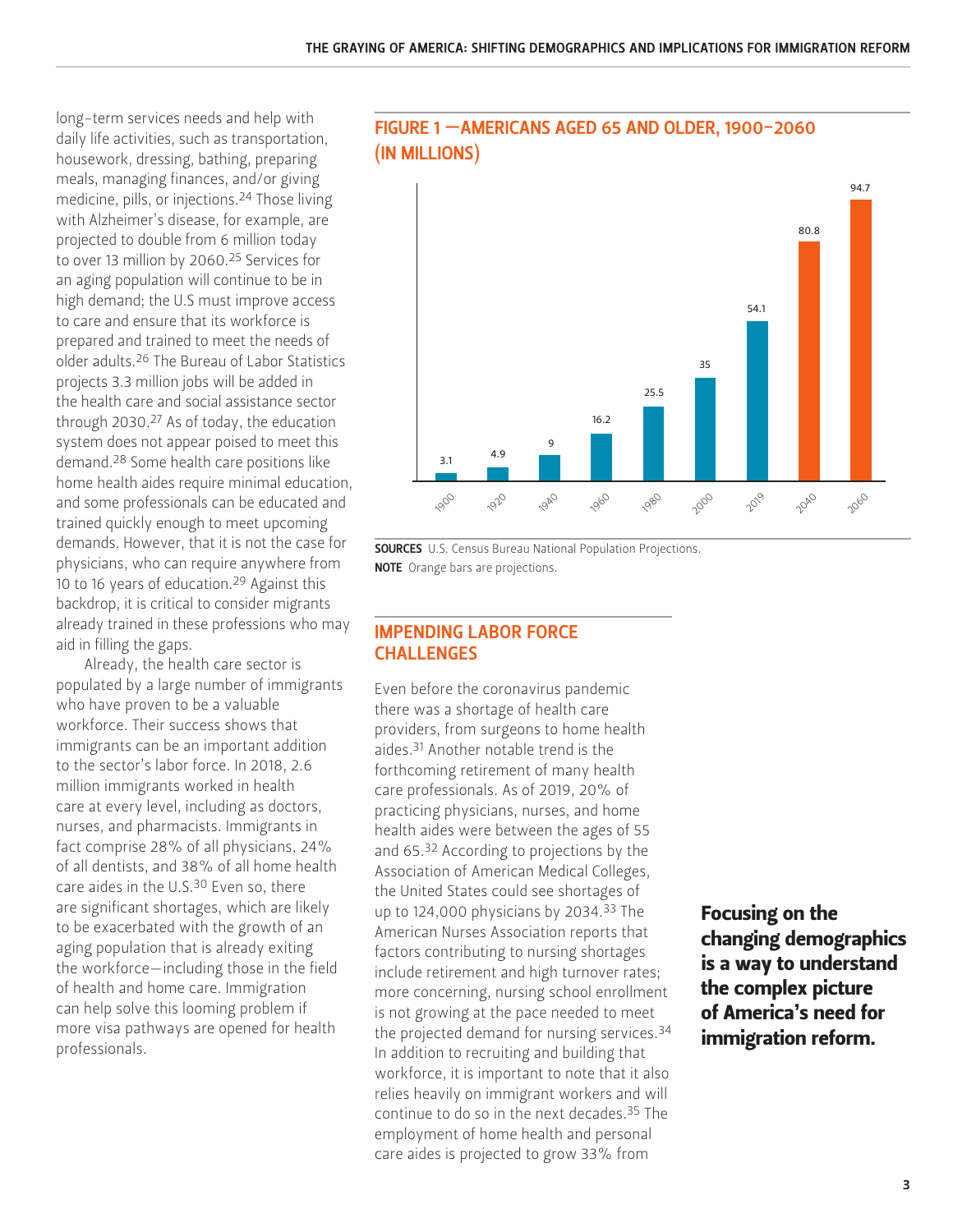| TABLE 1 - FASTEST-GROWING OCCUPATIONS IN 2020 AND PROJECTIONS FOR 2030 |  |  |
|------------------------------------------------------------------------|--|--|
|------------------------------------------------------------------------|--|--|

| Occupation                                                         | Employment (in thousands) |           | Change (2020-30) | Median Annual Wage |
|--------------------------------------------------------------------|---------------------------|-----------|------------------|--------------------|
|                                                                    | 2020                      | 2030      | Percent          |                    |
| All occupations                                                    | 153,533.8                 | 165,413.7 | 7.7              | \$41,950           |
| Wind turbine service technicians                                   | 6.9                       | 11.7      | 68.2             | \$56,230           |
| Nurse practitioners                                                | 220.3                     | 335.2     | 52.2             | \$111,680          |
| Solar photovoltaic installers                                      | 11.8                      | 17.9      | 52.1             | \$46,470           |
| Statisticians                                                      | 42.0                      | 56.9      | 35.4             | \$92,270           |
| Physical therapist assistants                                      | 93.8                      | 126.9     | 35.4             | \$59,770           |
| Information security analysts                                      | 141.2                     | 188.3     | 33.3             | \$103,590          |
| Home health and personal care aides                                | 3,470.7                   | 4,600.6   | 32.6             | \$27,080           |
| Medical and health services managers                               | 429.8                     | 569.4     | 32.5             | \$104,280          |
| Data scientists and mathematical<br>science occupations, all other | 63.2                      | 83.0      | 31.4             | \$98,230           |
| Physician assistants                                               | 129.4                     | 169.5     | 31.0             | \$115,390          |

SOURCE Employment Projections Program, U.S. Bureau of Labor Statistics **NOTE** Excludes occupations with above-average cyclical recovery.

U.S. population growth has been slowing for years, and in 2021, the population grew only by 392,665—or 0.1%, which is the lowest rate since the nation's founding.

2020 to 2030, which is much faster than the average 8% growth rate for all occupations (Table 1).36 Currently, nearly 40% of home health aides in the U.S. are immigrants.37 Policymakers should make it a priority to look beyond the polarized immigration landscape and broaden immigration avenues and visa pathways to fill critical gaps and skills in the health care system and those employed in critical infrastructure sectors the economic sectors needed, as determined by the U.S. Department of Homeland Security,<sup>38</sup> to protect health and well-being.

Table 1 shows the top 10 fastestgrowing occupations.39 Half are in the health care sector. New immigration pathways are a way policymakers can improve the outlook for the future and mitigate workforce shortages in the near- and long-term.40 If employment-based pathways are not reimagined, major challenges and barriers lie ahead for the direct care workforce such as nursing assistants, home health aides, and personal care aides—as demand increases for these occupations.41 The direct care workforce—largely composed of immigrants, women, and people of color is a crucial part of quality care for older

Americans, and remains undervalued and underpaid (Table 1).42 In November 2021, Democrats in the House of Representatives passed the \$1.75 trillion Build Back Better Act, which proposes a historic \$150 billion investment over the next decade for in-home and community services through Medicaid.43 Filling those jobs, however, may be the greatest challenge ahead.

Beyond the challenges of recruiting, adequately training, retaining, and addressing high-turnover rates in this workforce, is the challenge of placing workers in rural, isolated, and medically underserved communities. A study by New American Economy highlights that immigrants may be well-positioned to fill health care roles in non-metro and rural areas, and concludes that the U.S. fails to consider a geographic focus for its immigration system.44 Other countries have begun to prepare for their upcoming labor force challenges, particularly in social care occupations.<sup>45</sup> The Canadian government, for example, has implemented caregiver immigration pilot programs, allowing caregivers to live in Canada with their families as a pathway to permanent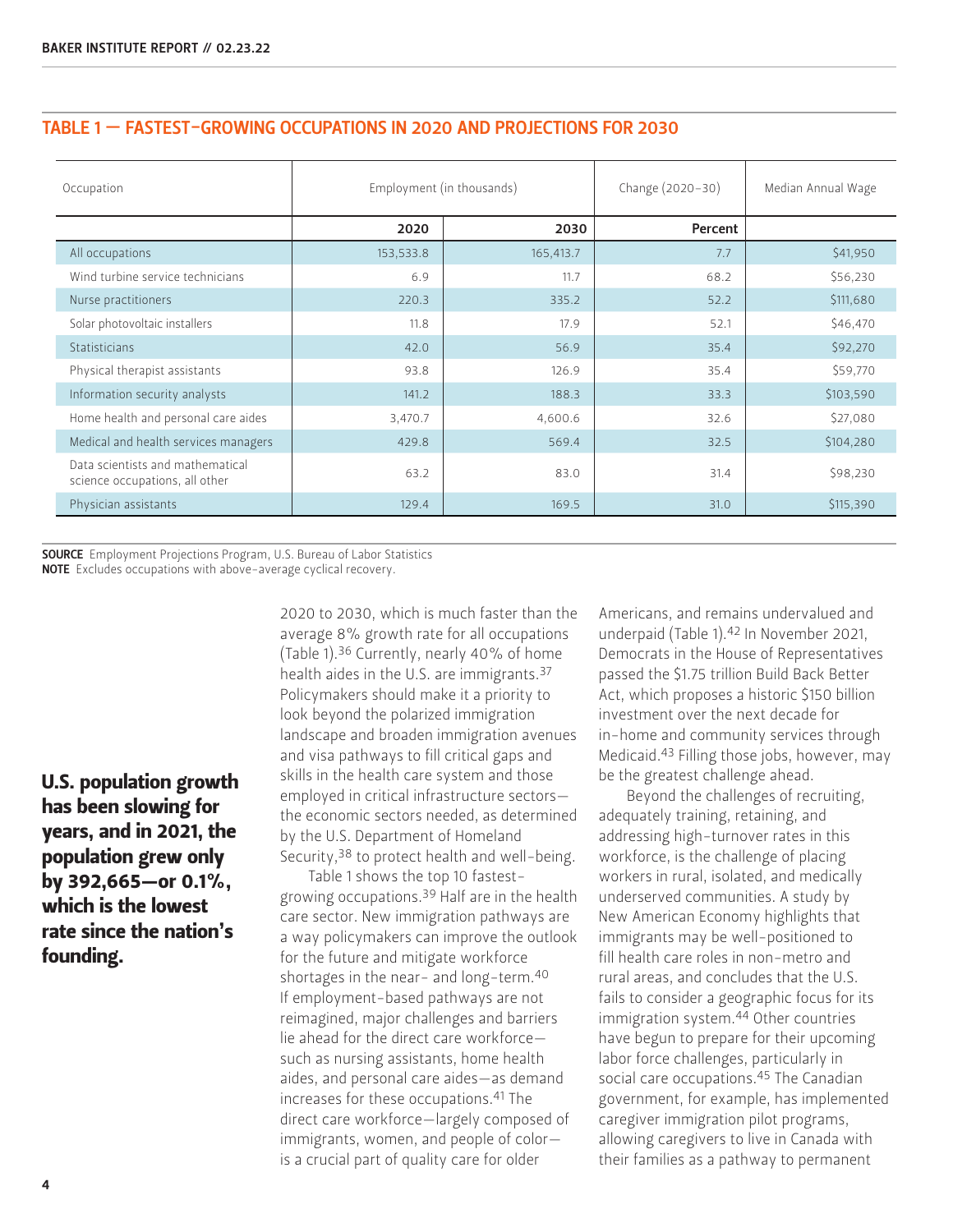residence.46 Even Japan has implemented labor migration reforms to target labor market gaps.47 The U.S. is in need of more skilled employment-based visas and reforms that encompass occupations like direct health care workers, as well as other essential sectors such as construction, agriculture, and information technology. Immigrants are part of an essential American workforce that is required to meet the growing demand in the years ahead. Reforms are necessary.

#### **CONCLUSION**

The U.S. faces crucial challenges in the coming decades that will deeply impact the country's demographic composition and economic performance. Their effects will touch everything from education, infrastructure, and retirement to health disparities, workforce needs, and labor shortages, to name a few. By many measures, the U.S. immigration system, which has the potential to ensure that none of these challenges poses a threat to the stability and competitiveness of America's society or economy, is failing to adequately prepare the nation with the correct immigration levels and the high-skilled and productive workers that the U.S. economy needs to grow and stay competitive on a global scale.

It is well documented that immigration can indeed help with such issues. A National Immigration Forum study found that the U.S. needs an estimated 37% increase in annual immigration levels (or nearly 370,000 additional immigrants each year) to help maintain the current old-age dependency ratio (the ratio of older adults to workingage adults) by 2060.<sup>48</sup> Another analysis by George Mason University estimates that if the U.S. doubles its annual immigration rate from slightly over 1 million to a little over 2 million, the U.S. gross domestic product could reach \$47 trillion within the next three decades.49 A crucial point in this regard is to recognize that immigrants have long filled critical gaps in the labor force, often while they are marginalized and underpaid.

Indeed, immigrants have exhibited a willingness to do essentially any job, even under difficult circumstances.

A key concern for policymakers and other stakeholders is, of course, how to best expand existing frameworks and develop new ones for visa pathways; address backlogs and delays in the immigration system; and build a sustainable, flexible, and modernized immigration system to best fit the needs of U.S. society and economy. In addition to immigrants who can fill health care-related jobs, this includes finding solutions for the 10.7 million undocumented immigrants currently residing in the United States, as well as preventing undocumented migration through a formal work visa system for industries that currently rely on less-skilled workers for whom there is no immigration pathway into the United States.

There is an urgent need for Congress to act, especially after the COVID-19 pandemic highlighted the many barriers, challenges, vulnerabilities, and inequities facing vulnerable populations such as the elderly and immigrants, and exposed key weaknesses in the U.S. labor market. It is also paramount for the United States to invest in its essential workforce now and for the future. The Build Back Better Act (H.R. 5376), currently awaiting an uncertain fate in the Senate, includes immigration provisions that provide a five-year parole status that could provide work authorization and protection from deportation for up to 6.5 million undocumented individuals.50 Building back a better America includes legal immigration pathways necessary to address workforce shortages and provide a safe and orderly way toward citizenship for those individuals and families who want to live, work, and contribute to society. Passing this law is a good beginning, although it is not enough. Focusing on the changing demographics is a way to understand the complex picture of America's need for immigration reform. Failing to plan for our future immigration needs, including workforce shortages, only paints a grayer future for America.

To best cope with the challenges that lie ahead, immigration should be viewed as the greatest opportunity to bolster overall growth and build a stronger, legal workforce.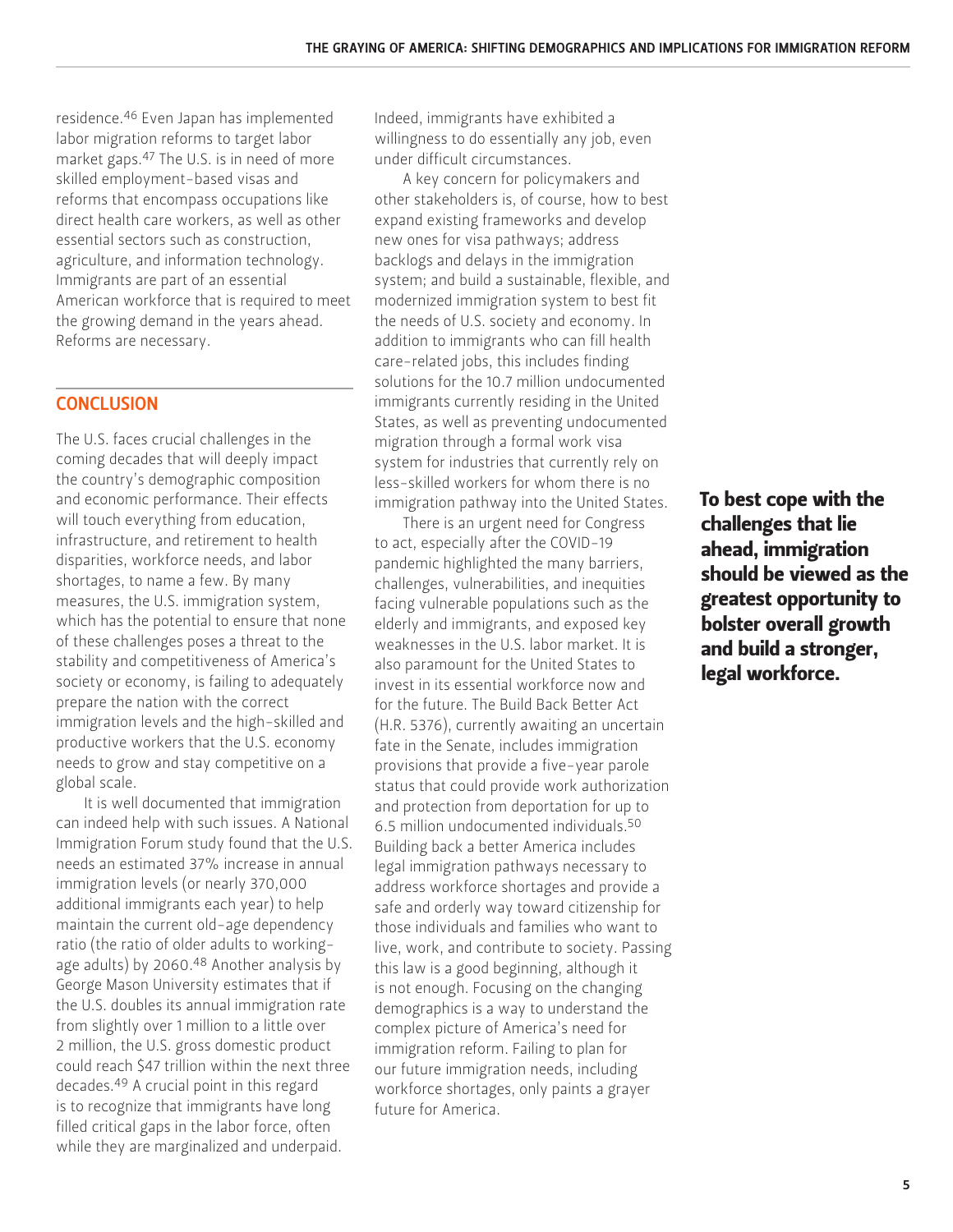#### **ENDNOTES**

1. U.S. Census Bureau, "New Vintage 2021 Population Estimates Available for the Nation, States and Puerto Rico," December 21, 2021, [https://www.census.](https://www.census.gov/newsroom/press-releases/2021/2021-population-estimates.html) [gov/newsroom/press-releases/2021/2021](https://www.census.gov/newsroom/press-releases/2021/2021-population-estimates.html) [population-estimates.html;](https://www.census.gov/newsroom/press-releases/2021/2021-population-estimates.html) Macrotrends, "U.S. Population Growth Rate 1950- 2021," December 2, 2021, [https://www.](https://www.macrotrends.net/countries/USA/united-states/population-growth-rate) [macrotrends.net/countries/USA/united](https://www.macrotrends.net/countries/USA/united-states/population-growth-rate)[states/population-growth-rate](https://www.macrotrends.net/countries/USA/united-states/population-growth-rate).

#### 2. Ibid.

3. Amanda Barroso, "With a potential 'baby bust' on the horizon, key facts about fertility in the U.S. before the pandemic," Pew Research Center, May 7, 2021, [https://www.pewresearch.org/](https://www.pewresearch.org/fact-tank/2021/05/07/with-a-potential-baby-bust-on-the-horizon-key-facts-about-fertility-in-the-u-s-before-the-pandemic/) [fact-tank/2021/05/07/with-a-potential](https://www.pewresearch.org/fact-tank/2021/05/07/with-a-potential-baby-bust-on-the-horizon-key-facts-about-fertility-in-the-u-s-before-the-pandemic/)[baby-bust-on-the-horizon-key-facts](https://www.pewresearch.org/fact-tank/2021/05/07/with-a-potential-baby-bust-on-the-horizon-key-facts-about-fertility-in-the-u-s-before-the-pandemic/)[about-fertility-in-the-u-s-before-the](https://www.pewresearch.org/fact-tank/2021/05/07/with-a-potential-baby-bust-on-the-horizon-key-facts-about-fertility-in-the-u-s-before-the-pandemic/)[pandemic/](https://www.pewresearch.org/fact-tank/2021/05/07/with-a-potential-baby-bust-on-the-horizon-key-facts-about-fertility-in-the-u-s-before-the-pandemic/).

4. Department of Homeland Security, "Yearbook of Immigration Statistics," October 27, 2020, [https://www.dhs.gov/](https://www.dhs.gov/immigration-statistics/yearbook) [immigration-statistics/yearbook.](https://www.dhs.gov/immigration-statistics/yearbook)

5. Mark Hugo Lopez, Jeffrey S. Passel, and D'Vera Cohn, "Key Facts about the Changing U.S. Unauthorized Immigration Population," Pew Research Center, April 13, 2021, [https://www.pewresearch.org/fact](https://www.pewresearch.org/fact-tank/2021/04/13/key-facts-about-the-changing-u-s-unauthorized-immig)[tank/2021/04/13/key-facts-about-the](https://www.pewresearch.org/fact-tank/2021/04/13/key-facts-about-the-changing-u-s-unauthorized-immig)[changing-u-s-unauthorized-immigrant](https://www.pewresearch.org/fact-tank/2021/04/13/key-facts-about-the-changing-u-s-unauthorized-immig)[population/.](https://www.pewresearch.org/fact-tank/2021/04/13/key-facts-about-the-changing-u-s-unauthorized-immig)

6. Joseph Chamie, "One thing Americans can't deny: The nation's low life expectancy," *The Hill*, December 1, 2021, [https://thehill.com/opinion/](https://thehill.com/opinion/healthcare/583743-one-thing-americans-cant-deny-the-nations-low-life-expectancy) [healthcare/583743-one-thing-americans](https://thehill.com/opinion/healthcare/583743-one-thing-americans-cant-deny-the-nations-low-life-expectancy)[cant-deny-the-nations-low-life](https://thehill.com/opinion/healthcare/583743-one-thing-americans-cant-deny-the-nations-low-life-expectancy)[expectancy](https://thehill.com/opinion/healthcare/583743-one-thing-americans-cant-deny-the-nations-low-life-expectancy); Farida B. Ahmad and Robert N. Anderson, "The Leading Causes of Death in the US for 2020," JAMA Network, March 31, 2021, , [https://jamanetwork.com/journals/](https://jamanetwork.com/journals/jama/fullarticle/2778234) [jama/fullarticle/2778234;](https://jamanetwork.com/journals/jama/fullarticle/2778234) Population Reference Bureau, "Total Deaths," 2019, [https://www.prb.org/usdata/indicator/](https://www.prb.org/usdata/indicator/deaths/snapshot) [deaths/snapshot/](https://www.prb.org/usdata/indicator/deaths/snapshot).

7. Life expectancy is a complicated item in this list, however, as COVID-19 has caused close to one million deaths in the country. In addition, there were already

some worrisome trends, such as a lower life expectancy for certain demographic groups, such as white men. This would indicate that demographic changes are likely to accelerate.

8. Jeff Desjardins, "Animation: U.S. Population Pyramid from 1980-2050," Visual Capitalist, November 22, 2017, [https://www.visualcapitalist.com/](https://www.visualcapitalist.com/us-population-pyramid-1980-2050/) [us-population-pyramid-1980-2050/.](https://www.visualcapitalist.com/us-population-pyramid-1980-2050/)

9. Jonathan Vespa, "The Graying of America: More Older Adults Than Kids by 2035," United States Census Bureau, March 13, 2018, [https://www.census.gov/library/](https://www.census.gov/library/stories/2018/03/graying-america.html) [stories/2018/03/graying-america.html.](https://www.census.gov/library/stories/2018/03/graying-america.html)

10. William H. Frey, "New 2020 census results show increased diversity countering decade-long decline in America's white and youth populations," Brookings Institute, August 13, 2021, [https://www.brookings.](https://www.brookings.edu/research/new-2020-census-results-show-increased-diversity-countering-decad) [edu/research/new-2020-census-results](https://www.brookings.edu/research/new-2020-census-results-show-increased-diversity-countering-decad)[show-increased-diversity-countering](https://www.brookings.edu/research/new-2020-census-results-show-increased-diversity-countering-decad)[decade-long-declines-in-americas](https://www.brookings.edu/research/new-2020-census-results-show-increased-diversity-countering-decad)[white-and-youth-populations/](https://www.brookings.edu/research/new-2020-census-results-show-increased-diversity-countering-decad); Gretchen Livingston, "Hispanic women no longer account for the majority of immigrant births in the U.S.," Pew Research Center, August 8, 2019, [https://www.pewresearch.org/](https://www.pewresearch.org/fact-tank/2019/08/08/hispanic-women-no-longer-account-for-the-majority-of-immigrant-births-in-the-u-s) [fact-tank/2019/08/08/hispanic-women](https://www.pewresearch.org/fact-tank/2019/08/08/hispanic-women-no-longer-account-for-the-majority-of-immigrant-births-in-the-u-s)[no-longer-account-for-the-majority-of](https://www.pewresearch.org/fact-tank/2019/08/08/hispanic-women-no-longer-account-for-the-majority-of-immigrant-births-in-the-u-s)[immigrant-births-in-the-u-s](https://www.pewresearch.org/fact-tank/2019/08/08/hispanic-women-no-longer-account-for-the-majority-of-immigrant-births-in-the-u-s)/.

11. Stephen Campbell, Angelina Del Rio Drake, Robert Espinoza, and Kezia Scales, "Caring for the Future: The Power and Potential of America's Direct Care Workforce," PHI National, [http://phinational.](http://phinational.org/wp-content/uploads/2021/01/Caring-for-the-Future-2021-PHI.pdf) [org/wp-content/uploads/2021/01/Caring](http://phinational.org/wp-content/uploads/2021/01/Caring-for-the-Future-2021-PHI.pdf)[for-the-Future-2021-PHI.pdf](http://phinational.org/wp-content/uploads/2021/01/Caring-for-the-Future-2021-PHI.pdf).

12. Jeanne Batalova, Michael Fix, and José Ramón Fernández-Peña, "The Integration of Immigrant Health Professionals Looking beyond the COVID-19 Crisis," Migration Policy Institute, April 2021, [https://www.migrationpolicy.org/](https://www.migrationpolicy.org/research/integration-immigrant-health-professionals-beyond-covid-19) [research/integration-immigrant-health](https://www.migrationpolicy.org/research/integration-immigrant-health-professionals-beyond-covid-19)[professionals-beyond-covid-19.](https://www.migrationpolicy.org/research/integration-immigrant-health-professionals-beyond-covid-19)

13. William A. Galston, "How Covid Changed the American Workforce," *Wall Street Journal*, December 14, 2021, [https://](https://www.wsj.com/articles/how-covid-changed-the-american-workforce-participation-remote-benefits-welfare-inflation-11639496874) [www.wsj.com/articles/how-covid](https://www.wsj.com/articles/how-covid-changed-the-american-workforce-participation-remote-benefits-welfare-inflation-11639496874)[changed-the-american-workforce](https://www.wsj.com/articles/how-covid-changed-the-american-workforce-participation-remote-benefits-welfare-inflation-11639496874)[participation-remote-benefits-welfare](https://www.wsj.com/articles/how-covid-changed-the-american-workforce-participation-remote-benefits-welfare-inflation-11639496874)[inflation-11639496874.](https://www.wsj.com/articles/how-covid-changed-the-american-workforce-participation-remote-benefits-welfare-inflation-11639496874)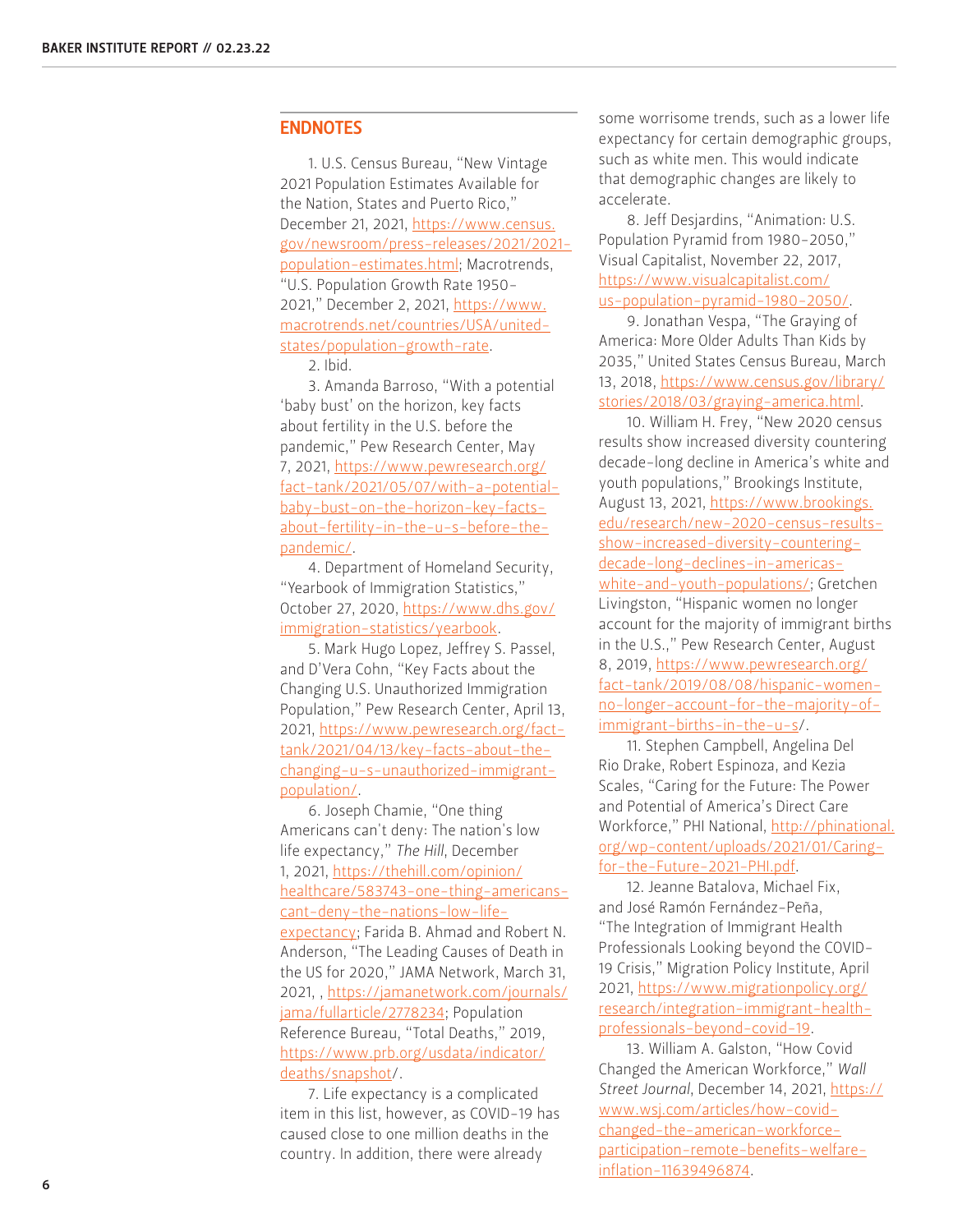14. Josh Mitchell, Lauren Weber, and Sarah Chaney Cambon, "4.3 Million Workers Are Missing. Where Did They Go?," *Wall Street Journal*, October 14, 2021, [https://](https://www.wsj.com/articles/labor-shortage-missing-workers-jobs-pay-raises-economy-11634224519) [www.wsj.com/articles/labor-shortage](https://www.wsj.com/articles/labor-shortage-missing-workers-jobs-pay-raises-economy-11634224519)[missing-workers-jobs-pay-raises](https://www.wsj.com/articles/labor-shortage-missing-workers-jobs-pay-raises-economy-11634224519)[economy-11634224519](https://www.wsj.com/articles/labor-shortage-missing-workers-jobs-pay-raises-economy-11634224519).

15. Jan Hatzius, et al., "U.S. Daily: Why Isn't Labor Force Participation Recovering? (Briggs)," Goldman Sachs, November 11, 2021, [https://www.gspublishing.com/content/](https://www.gspublishing.com/content/research/en/reports/2021/11/12/4f72d573-c573-4c4b-8812-1d32ce3b973e.html) [research/en/reports/2021/11/12/4f72d573](https://www.gspublishing.com/content/research/en/reports/2021/11/12/4f72d573-c573-4c4b-8812-1d32ce3b973e.html) [c573-4c4b-8812-1d32ce3b973e.html](https://www.gspublishing.com/content/research/en/reports/2021/11/12/4f72d573-c573-4c4b-8812-1d32ce3b973e.html).

16. Social Security Administration, Fact Sheet Social Security Basic Facts, n.d, [https://](https://www.ssa.gov/news/press/factsheets/basicfact-alt.pdf) [www.ssa.gov/news/press/factsheets/](https://www.ssa.gov/news/press/factsheets/basicfact-alt.pdf) [basicfact-alt.pdf.](https://www.ssa.gov/news/press/factsheets/basicfact-alt.pdf)

17. Congressional Research Service, "Social Security: What Would Happen If the Trust Funds Ran Out?," updated October 15, 2021, [https://sgp.fas.org/crs/misc/](https://sgp.fas.org/crs/misc/RL33514.pdf) [RL33514.pdf.](https://sgp.fas.org/crs/misc/RL33514.pdf)

18. Jonathan Vespa, Lauren Medina, and David M. Armstrong, "Demographic Turning Points for the United States: Population Projections for 2020 to 2060," U.S. Census Bureau, Issued March 2018, revised February 2020, [https://www.census.gov/content/](https://www.census.gov/content/dam/Census/library/publications/2020/demo/p25-1144.pdf) [dam/Census/library/publications/2020/](https://www.census.gov/content/dam/Census/library/publications/2020/demo/p25-1144.pdf) [demo/p25-1144.pdf.](https://www.census.gov/content/dam/Census/library/publications/2020/demo/p25-1144.pdf)

19. Net international migration is the difference between the number of people moving into the country and out of the country; natural increase is the number of births that exceed the number of deaths. See U.S. Census Bureau, "Demographic Turning Points" and U.S. Census Bureau, New Vintage 2021 Population Estimates.

20. Ibid.; Administration for Community Living, "2020 Profile of Older Americans," U.S. Department of Health and Human Services, May 2021, [https://acl.gov/](https://acl.gov/sites/default/files/Aging%20and%20Disability%20in%20America/2020ProfileOlderAmericans.Final_.pdf) [sites/default/files/Aging%20and%20](https://acl.gov/sites/default/files/Aging%20and%20Disability%20in%20America/2020ProfileOlderAmericans.Final_.pdf) [Disability%20in%20America/2020ProfileOld](https://acl.gov/sites/default/files/Aging%20and%20Disability%20in%20America/2020ProfileOlderAmericans.Final_.pdf) [erAmericans.Final\\_.pdf](https://acl.gov/sites/default/files/Aging%20and%20Disability%20in%20America/2020ProfileOlderAmericans.Final_.pdf).

21. Jonathan Vespa, "The Graying of America: More Older Adults Than Kids by 2035," United States Census Bureau, March 13, 2018, [https://www.census.gov/library/](https://www.census.gov/library/stories/2018/03/graying-america.html) [stories/2018/03/graying-america.html](https://www.census.gov/library/stories/2018/03/graying-america.html). 22. Ibid.

23. To be sure, life expectancy fell from age 78.8 in 2019 to 77.3 in 2020, a decline of 1.5 years—but that was largely due to the COVID-19 pandemic. Elizabeth Arias, Betzaida Tejada-Vera, Farida Ahmad, and Kenneth D. Kochanek, Provisional Life Expectancy Estimates for 2020, National Center for Health Statistics. July 2021, [https://www.cdc.gov/](https://www.cdc.gov/nchs/data/vsrr/vsrr015-508.pdf) [nchs/data/vsrr/vsrr015-508.pdf](https://www.cdc.gov/nchs/data/vsrr/vsrr015-508.pdf).

24. Richard W. Johnson, "What Is the Lifetime Risk of Needing and Receiving Long-Term Services and Supports?" U.S. Department of Health and Human Services, Office of the Assistant Secretary for Planning and Evaluation, April 3, 2019, [https://](https://aspe.hhs.gov/reports/what-lifetime-risk-needing-receiving-long-term-services-supports) [aspe.hhs.gov/reports/what-lifetime-risk](https://aspe.hhs.gov/reports/what-lifetime-risk-needing-receiving-long-term-services-supports)[needing-receiving-long-term-services](https://aspe.hhs.gov/reports/what-lifetime-risk-needing-receiving-long-term-services-supports)[supports;](https://aspe.hhs.gov/reports/what-lifetime-risk-needing-receiving-long-term-services-supports) AARP and National Alliance for Caregiving, 2020 Report Caregiving in the U.S., May 2020, [https://www.caregiving.](https://www.caregiving.org/wp-content/uploads/2020/06/AARP1316_RPT_CaregivingintheUS_WEB.pdf) [org/wp-content/uploads/2020/06/](https://www.caregiving.org/wp-content/uploads/2020/06/AARP1316_RPT_CaregivingintheUS_WEB.pdf) [AARP1316\\_RPT\\_CaregivingintheUS\\_WEB.](https://www.caregiving.org/wp-content/uploads/2020/06/AARP1316_RPT_CaregivingintheUS_WEB.pdf) [pdf](https://www.caregiving.org/wp-content/uploads/2020/06/AARP1316_RPT_CaregivingintheUS_WEB.pdf); Petra Maresova, et al., "Consequences of chronic diseases and other limitations associated with old age–a scoping review," *BMC Public Health* 19, no. 1431 (2019), [https://bmcpublichealth.biomedcentral.](https://bmcpublichealth.biomedcentral.com/articles/10.1186/s12889-019-7762-5) [com/articles/10.1186/s12889-019-7762-5](https://bmcpublichealth.biomedcentral.com/articles/10.1186/s12889-019-7762-5).

25. Alzheimer's Association, "2021 Facts and Figures," n.d, [https://www.alz.](https://www.alz.org/alzheimers-dementia/facts-figures) [org/alzheimers-dementia/facts-figures](https://www.alz.org/alzheimers-dementia/facts-figures); Alzheimer's Impact Movement, 2021 Alzheimer's Disease Facts and Figures, March 2021, [https://www.alz.org/aaic/](https://www.alz.org/aaic/downloads2021/2021_Alzheimers_Disease_Facts_and_Figures.pdf) [downloads2021/2021\\_Alzheimers\\_Disease\\_](https://www.alz.org/aaic/downloads2021/2021_Alzheimers_Disease_Facts_and_Figures.pdf) [Facts\\_and\\_Figures.pdf](https://www.alz.org/aaic/downloads2021/2021_Alzheimers_Disease_Facts_and_Figures.pdf)

26. Patrick Boyle, "Aging patients and doctors drive nation's physician shortage," Association of American Medical Colleges, News & Insights, June 11, 2021, [https://](https://www.aamc.org/news-insights/aging-patients-and-doctors-drive-nation-s-physician-shortage) [www.aamc.org/news-insights/aging](https://www.aamc.org/news-insights/aging-patients-and-doctors-drive-nation-s-physician-shortage)[patients-and-doctors-drive-nation-s](https://www.aamc.org/news-insights/aging-patients-and-doctors-drive-nation-s-physician-shortage)[physician-shortage;](https://www.aamc.org/news-insights/aging-patients-and-doctors-drive-nation-s-physician-shortage) Terry Fulmer, et al., "Actualizing Better Health and Health Care For Older Adults," *Health Affairs*, January 21, 2021, [https://doi.org/10.1377/](https://doi.org/10.1377/hlthaff.2020.01470) [hlthaff.2020.01470](https://doi.org/10.1377/hlthaff.2020.01470); Patricia A. Grady, "Advancing the Health of Our Aging Population: A Lead Role for Nursing Science," *Nursing Outlook* 59, no. 4 (July-August 2011): 207-209, [https://www.ncbi.nlm.nih.](https://www.aamc.org/news-insights/aging-patients-and-doctors-drive-nation-s-physician-shortage) [gov/pmc/articles/PMC3197709/](https://www.aamc.org/news-insights/aging-patients-and-doctors-drive-nation-s-physician-shortage).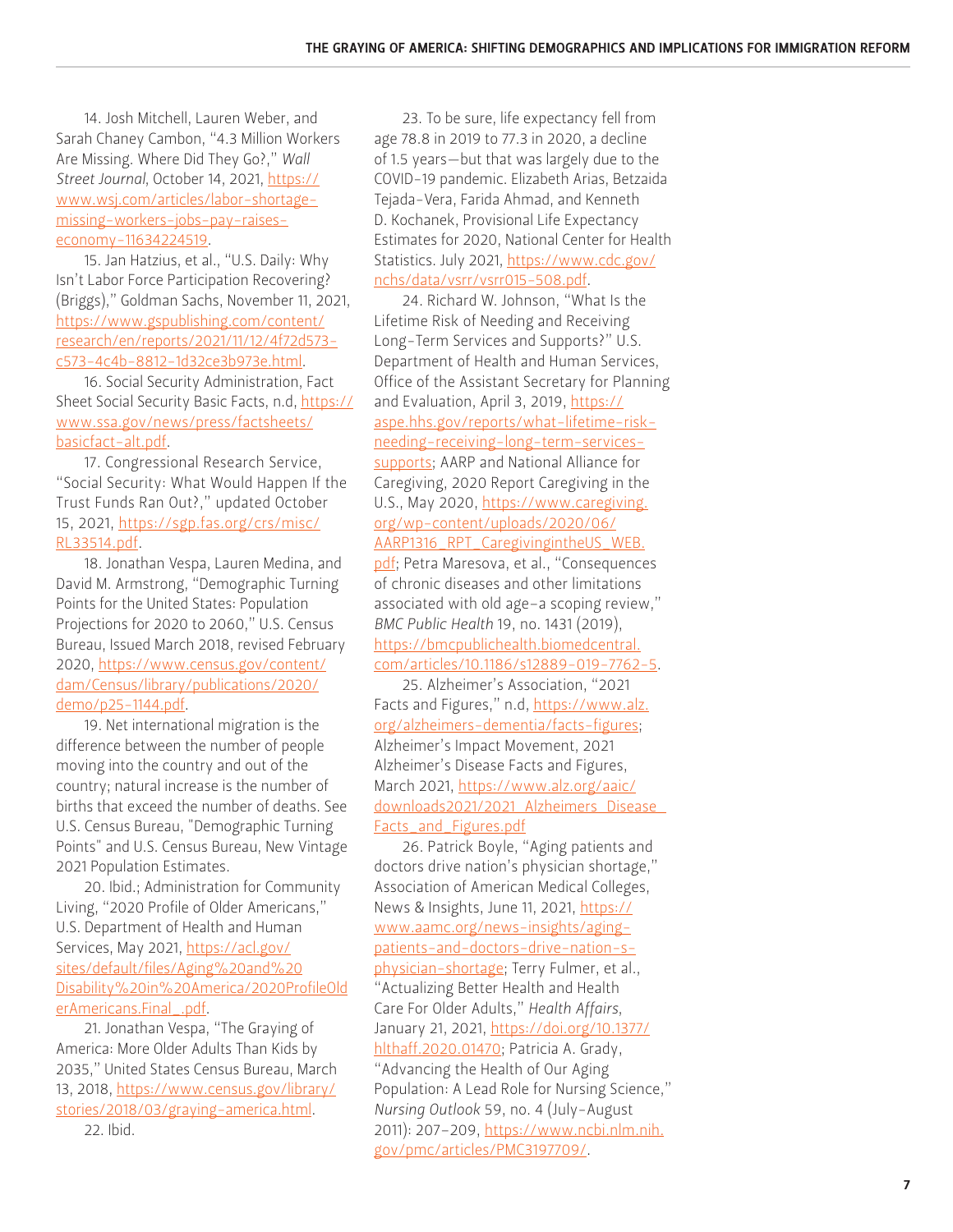27. U.S. Bureau of Labor Statistics, "Projections overview and highlights, 2020–30," October 2021, [https://www.bls.](https://www.bls.gov/opub/mlr/2021/article/projections-overview-and-highlights-2020-30.htm) [gov/opub/mlr/2021/article/projections](https://www.bls.gov/opub/mlr/2021/article/projections-overview-and-highlights-2020-30.htm)[overview-and-highlights-2020-30.htm.](https://www.bls.gov/opub/mlr/2021/article/projections-overview-and-highlights-2020-30.htm)

28. G. Richard Olds, "To get the doctors we need, expand their opportunities to train," *The Hill*, August 19, 2021, [https://thehill.com/changing-america/](https://thehill.com/changing-america/opinion/568604-to-get-the-doctors-we-need-expand-their-opportunities-to-train#:~:text=Medical%20schools%20in%20the%20United,37%2C000%20residencies%20offered%20that%20year) [opinion/568604-to-get-the-doctors](https://thehill.com/changing-america/opinion/568604-to-get-the-doctors-we-need-expand-their-opportunities-to-train#:~:text=Medical%20schools%20in%20the%20United,37%2C000%20residencies%20offered%20that%20year)[we-need-expand-their-opportunities](https://thehill.com/changing-america/opinion/568604-to-get-the-doctors-we-need-expand-their-opportunities-to-train#:~:text=Medical%20schools%20in%20the%20United,37%2C000%20residencies%20offered%20that%20year)[to-train#:~:text=Medical%20schools%20](https://thehill.com/changing-america/opinion/568604-to-get-the-doctors-we-need-expand-their-opportunities-to-train#:~:text=Medical%20schools%20in%20the%20United,37%2C000%20residencies%20offered%20that%20year) [in%20the%20United,37%2C000%20](https://thehill.com/changing-america/opinion/568604-to-get-the-doctors-we-need-expand-their-opportunities-to-train#:~:text=Medical%20schools%20in%20the%20United,37%2C000%20residencies%20offered%20that%20year) [residencies%20offered%20that%20](https://thehill.com/changing-america/opinion/568604-to-get-the-doctors-we-need-expand-their-opportunities-to-train#:~:text=Medical%20schools%20in%20the%20United,37%2C000%20residencies%20offered%20that%20year) [year;](https://thehill.com/changing-america/opinion/568604-to-get-the-doctors-we-need-expand-their-opportunities-to-train#:~:text=Medical%20schools%20in%20the%20United,37%2C000%20residencies%20offered%20that%20year) Institute of Medicine, "Ensuring Quality Cancer Care Through the Oncology Workforce: Sustaining Research and Care in the 21st Century: Workshop Summary," Washington, D.C.: The National Academies Press, 2009, [https://www.ncbi.nlm.nih.](https://www.ncbi.nlm.nih.gov/books/NBK215249) [gov/books/NBK215249](https://www.ncbi.nlm.nih.gov/books/NBK215249)/

29. Institute of Medicine, "Ensuring Quality Cancer Care."

30. Jeanne Batalova, "Immigrant Health-Care Workers in the United States," Migration Policy Institute, May 24, 2020, [https://www.migrationpolicy.org/article/](https://www.migrationpolicy.org/article/immigrant-health-care-workers-united-states-2018) [immigrant-health-care-workers-united](https://www.migrationpolicy.org/article/immigrant-health-care-workers-united-states-2018)[states-2018.](https://www.migrationpolicy.org/article/immigrant-health-care-workers-united-states-2018)

31. Kavitha Cardoza, "There's A Shortage Of Home Health Aides for the Elderly, and It's Getting Worse," *NPR*, September 28, 2021, [https://www.npr.](https://www.npr.org/2021/09/28/1031651663/shortage-home-health-aides-elderly) [org/2021/09/28/1031651663/shortage](https://www.npr.org/2021/09/28/1031651663/shortage-home-health-aides-elderly)[home-health-aides-elderly](https://www.npr.org/2021/09/28/1031651663/shortage-home-health-aides-elderly).

32. Jeanne Batalova, Michael Fix, and José Ramón Fernández-Peña, "The Integration of Immigrant Health Professionals Looking beyond the COVID-19 Crisis," Migration Policy Institute, April 2021.

33. Association of American Medical Colleges, "The Complexities of Physician Supply and Demand: Projections From 2019 to 2034," prepared for the AAMC by IHS Markit Ltd., June 2021, [https://www.aamc.](https://www.aamc.org/news-insights/press-releases/aamc-report-reinforces-mounting-physician-shortage) [org/news-insights/press-releases/aamc](https://www.aamc.org/news-insights/press-releases/aamc-report-reinforces-mounting-physician-shortage)[report-reinforces-mounting-physician](https://www.aamc.org/news-insights/press-releases/aamc-report-reinforces-mounting-physician-shortage)[shortage](https://www.aamc.org/news-insights/press-releases/aamc-report-reinforces-mounting-physician-shortage).

34. American Association of Colleges of Nursing, "Nursing Shortage," last update: September 2020, [https://www.aacnnursing.](https://www.aacnnursing.org/news-information/fact-sheets/nursing-shortage) [org/news-information/fact-sheets/](https://www.aacnnursing.org/news-information/fact-sheets/nursing-shortage) [nursing-shortage](https://www.aacnnursing.org/news-information/fact-sheets/nursing-shortage).

35. Andrew Kreighbaum, "Hospitals, Foreign Health-Care Workers Press Congress for Action," *Bloomberg Law*, November 19, 2021, [https://news.bloomberglaw.com/](https://news.bloomberglaw.com/daily-labor-report/hospitals-foreign-health-care-workers-press-congres) [daily-labor-report/hospitals-foreign](https://news.bloomberglaw.com/daily-labor-report/hospitals-foreign-health-care-workers-press-congres)[health-care-workers-press-congress](https://news.bloomberglaw.com/daily-labor-report/hospitals-foreign-health-care-workers-press-congres)[for-action;](https://news.bloomberglaw.com/daily-labor-report/hospitals-foreign-health-care-workers-press-congres) Julia Gelatt, Jeanne Batalova, and Randy Capps, "Navigating the Future of Work: The Role of Immigrant-Origin Workers in the Changing U.S. Economy," Migration Policy Institute, October 2020, [https://](https://www.migrationpolicy.org/research/future-work-immigrant-origin-workers-us-economy) [www.migrationpolicy.org/research/future](https://www.migrationpolicy.org/research/future-work-immigrant-origin-workers-us-economy)[work-immigrant-origin-workers-us](https://www.migrationpolicy.org/research/future-work-immigrant-origin-workers-us-economy)[economy](https://www.migrationpolicy.org/research/future-work-immigrant-origin-workers-us-economy); Stephen Campbell, et al., "Caring for the Future: The Power and Potential of America's Direct Care Workforce," PHI National, January 12, 2021.

36. Bureau of Labor Statistics, U.S. Department of Labor, Occupational Outlook Handbook, Home Health and Personal Care Aides, last modified September 8, 2021, [https://www.bls.gov/ooh/healthcare/](https://www.bls.gov/ooh/healthcare/home-health-aides-and-personal-care-aides.htm) [home-health-aides-and-personal-care](https://www.bls.gov/ooh/healthcare/home-health-aides-and-personal-care-aides.htm)[aides.htm.](https://www.bls.gov/ooh/healthcare/home-health-aides-and-personal-care-aides.htm)

37. Jeanne Batalova, "Immigrant Health-Care Workers in the United States," Migration Policy Institute, May 14, 2020, [https://www.migrationpolicy.org/article/](https://www.migrationpolicy.org/article/immigrant-health-care-workers-united-states-2018) [immigrant-health-care-workers-united](https://www.migrationpolicy.org/article/immigrant-health-care-workers-united-states-2018)[states-2018](https://www.migrationpolicy.org/article/immigrant-health-care-workers-united-states-2018) .

38. Cybersecurity & Infrastructure Security Agency of the U.S. Department of Homeland Security, "Advisory Memorandum on Identification of Essential Critical Infrastructure Workers During COVID-19 Response," April 17, 2020, [https://www.](https://www.cisa.gov/sites/default/files/publications/Version_3.0_CISA_Guidance_on_Essential_Critical_Infrastructure_Workers_4.pdf) [cisa.gov/sites/default/files/publications/](https://www.cisa.gov/sites/default/files/publications/Version_3.0_CISA_Guidance_on_Essential_Critical_Infrastructure_Workers_4.pdf) Version 3.0 CISA Guidance on Essential [Critical\\_Infrastructure\\_Workers\\_4.pdf.](https://www.cisa.gov/sites/default/files/publications/Version_3.0_CISA_Guidance_on_Essential_Critical_Infrastructure_Workers_4.pdf)

39. U.S. Bureau of Labor Statistics, "Fastest growing occupations," last modified September 8, 2021, [https://www.](https://www.bls.gov/emp/tables/fastest-growing-occupations.htm) [bls.gov/emp/tables/fastest-growing](https://www.bls.gov/emp/tables/fastest-growing-occupations.htm)[occupations.htm.](https://www.bls.gov/emp/tables/fastest-growing-occupations.htm)

40. Dan Kosten, "Home Health Care Workers: Immigrants Can Help Care for an Aging U.S. Population," National Immigration Forum, May 28, 2021, [https://](https://immigrationforum.org/wp-content/uploads/2021/05/HealthCare.pdf) [immigrationforum.org/wp-content/](https://immigrationforum.org/wp-content/uploads/2021/05/HealthCare.pdf) [uploads/2021/05/HealthCare.pdf](https://immigrationforum.org/wp-content/uploads/2021/05/HealthCare.pdf).

41. Note: Direct care workers are known by a variety of job titles in the field. New American Economy, "A Helping